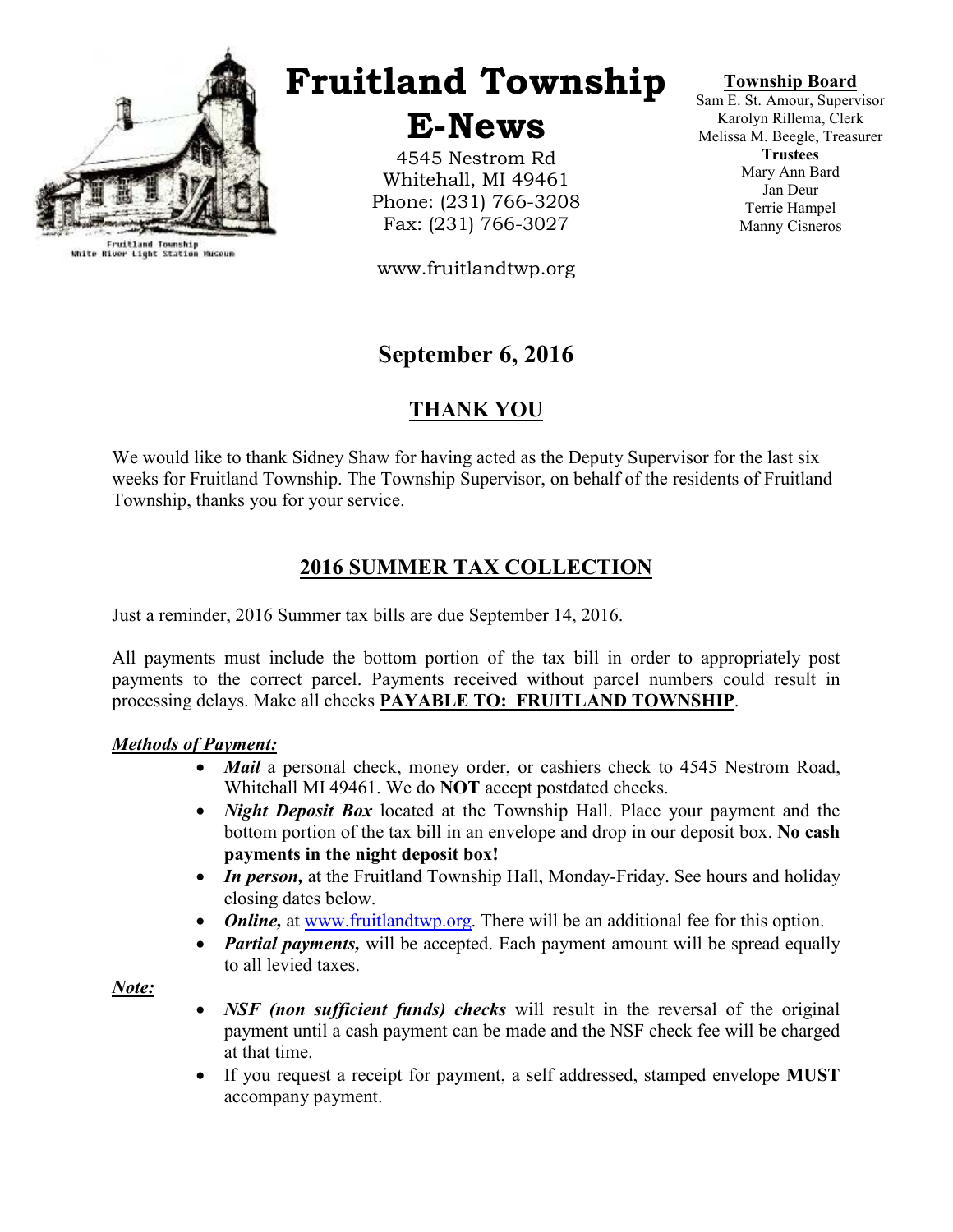#### **Payment Dates:**

- Payments due to Fruitland Township, July 1, 2016 until September 14, 2016 without penalty. Postmarked payments and payments in the Night Deposit Box on September 14, 2016 will be accepted without penalty.
- Normal business hours,  $8:00$  a.m.  $-4:00$  p.m., Monday-Thursday,  $8:00$  a.m.  $-$ 12:00 p.m., Fridays.
- *Closed Holidays:* Independence Day (celebrated July 4, 2016) and Labor Day (celebrated September 5, 2016).
- Payments made after September 14, 2016, will include a 1% penalty per month (as mandated by the State of Michigan) also an additional  $3\%$  if not paid by February 14, 2017. Call (231) 766-3208 for calculation before mailing.

#### Deferment of Summer Tax: Applications are available to qualifying individuals. All forms must be presented to Fruitland Township Treasurer NO LATER than September 14, 2016.

## CARING FOR TREES IN MICHIGAN

On Wednesday, September  $14<sup>th</sup>$  beginning at 6:00 pm, ReLeaf Michigan, in partnership with The Michigan Department of Natural Resources and Fruitland Township, will present a free presentation on caring for trees in Michigan. The presentation is open to homeowners and arborists alike. See the flyer on the following page for more information.